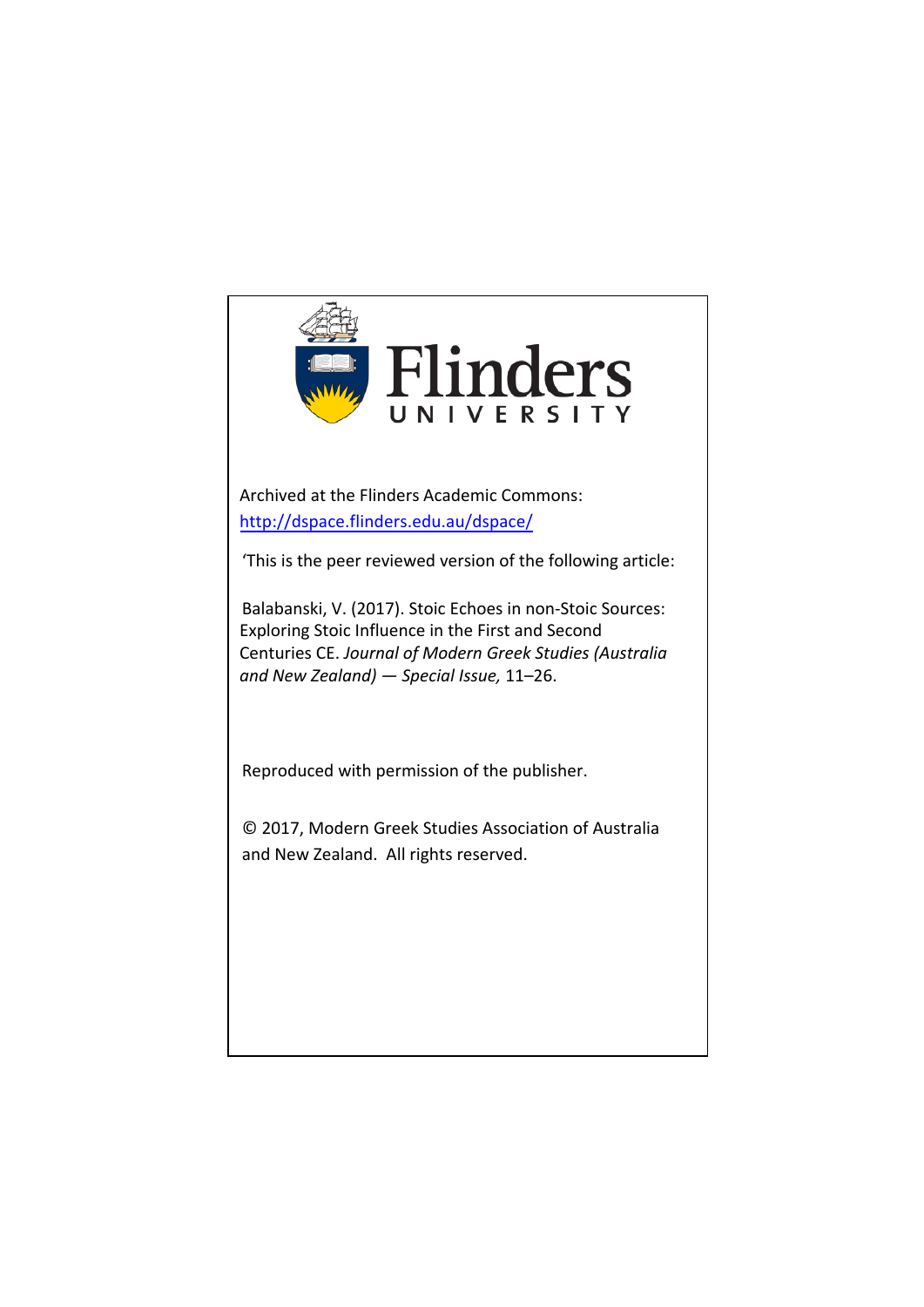# **Stoic Echoes in non-Stoic Sources: Exploring Stoic Influence in the First and Second Centuries CE**

# *Vicky Balabanski*

This article examines David Hahm's claim that "more people in the Mediterranean world would have held a more or less Stoic conception of the world than any other from the third century BCE to the second century CE". If this is so, most New Testament studies do not take this adequately into account. Focussing on the first and second centuries CE, this paper addresses the barriers to an accurate assessment of this claim, then considers the approach of two scholars in this area. Then three geographically diverse texts of the period specifically not written by Stoic adherents are examined for evidence of Stoic influence (Justin Martyr's *Dialogue with Trypho,* Ch. 2; Philo's *De aeternitate mundi,* paragraph 24, & *Acts* 17.15–34). What these analyses show is that Stoic ideas were known and discussed in this period among those who were not Stoic proponents, strengthening the case for widespread Stoic influence.

In 1977, David Hahm published a study called *The Origins of Stoic Cosmology* in which he stated that

For half a millennium Stoicism was very likely the most widely accepted world view in the Western world. Although there was, of course, never a single all-pervasive world view in antiquity, yet from the third century B.C. to the second century A.D. more people in the Mediterranean world seem to have held a more or less Stoic conception of the world than any other. (Hahm, 1977:xiii)

This claim, which functions as the platform for Hahm's systematic study of the formative influences on Stoic physics, has not been explicitly refuted, yet neither has it been taken sufficiently seriously.

For the field of New Testament studies, this claim is both intriguing and important. What makes it controversial for the study of Judaeo-Christian history is the fact that the rise of Christian Neo-Platonism masks what influence Stoicism may have had on early Christian thought. If true, it would run against the widely-accepted assumption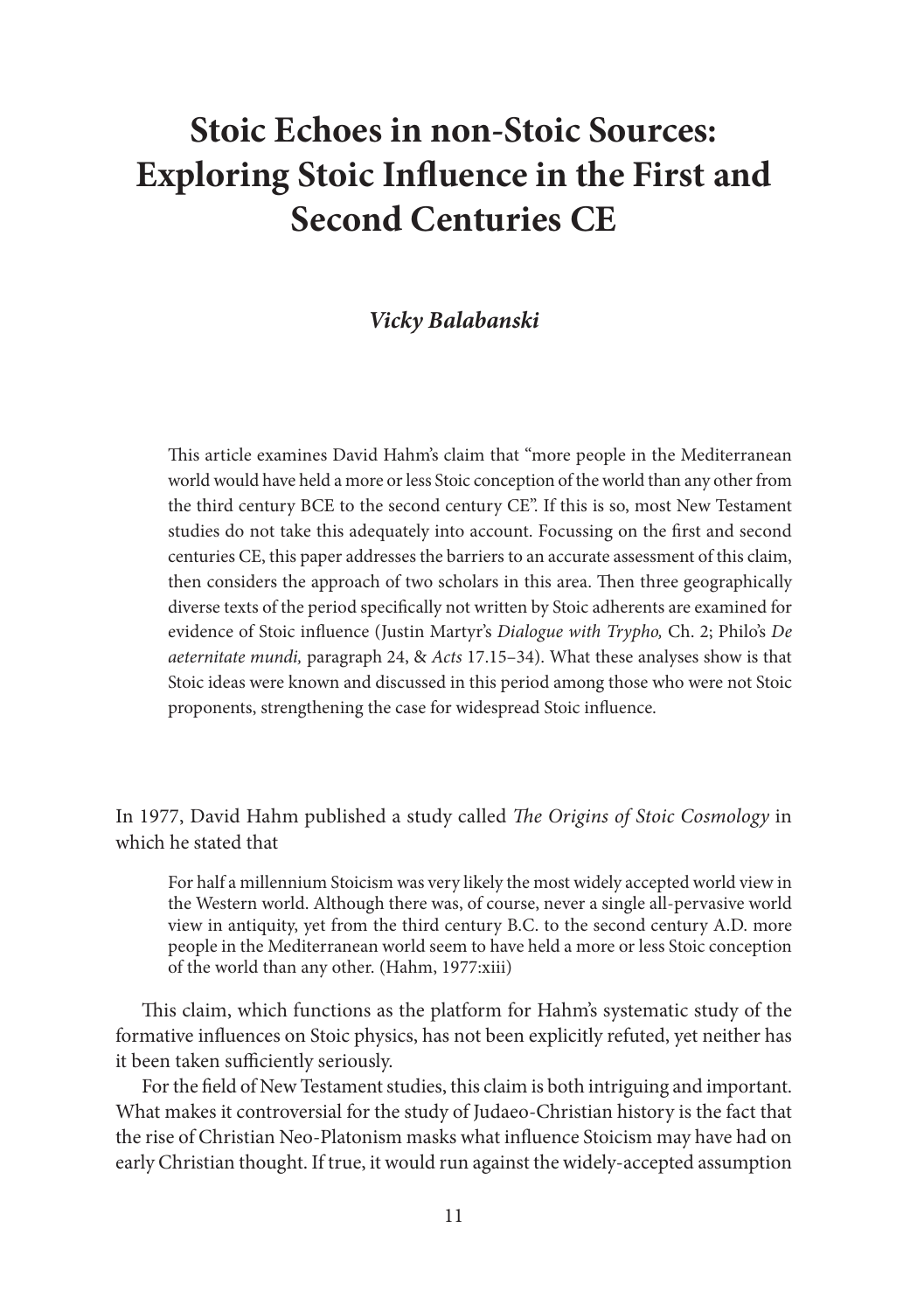that the Christian proclamation was received positively among pagan groups due to their contact and association with synagogues as God-fearers, or due to Platonic influences that were later embraced as Neo-Platonism. My own research interest in the influence of Stoic thought on early Christian theology arises from the significant parallels between the Pauline Letter to the Colossians and Stoic ideas (Balabanski, 2008, 2010a, 2010b).

This paper explores how one might give further evidence for Hahm's claim that Stoicism was considered the pre-eminent path to wisdom by seeing if this influence is apparent outside the circles of Stoicism's own adherents in the first and second centuries CE. The claim is plausible, *prima facie*, for the period of the late Stoa. In the first and second centuries CE we have notable Stoics including Lucius Annaeus Seneca (4 BCE–65 CE), Musonius Rufus, (c. 20–30 to c. 101 CE), Epictetus (c. 55–135 CE) — a Phrygian slave and later freedman whose master had him study under the Stoic Musonius Rufus and who subsequently influenced not only his student Arrian (c. 86–160 CE) but also Emperor Hadrian (76–138 CE) <sup>1</sup> and Emperor Marcus Aurelius (121–180 CE), the most famous Stoic of the period under scrutiny. We also know of other Stoic philosophers in these centuries — for example, Lucius Annaeus Cornutus, Publius Egnatius Celer and Hierocles the Stoic. Even considering just the best-known Stoics of the first and second centuries CE, we can see that the influence of Stoic philosophy was not limited to Athens or Rome, but was also current in Asia Minor (through at least Epictetus and Arrian). So it is plausible that the influence of Stoicism was widespread in this period.

But how does one move beyond the *prima facie* position proposed by Hahm and demonstrate that it is not just plausible but probable that Stoic ideas were highly influential, even pre-eminent, in this period? How does one establish the relative influence of Stoic thought (in comparison with other philosophical schools) in a particular period or region? In this paper, I define as Stoic influence either explicit reference to Stoic philosophy or philosophers, or a positive or negative refraction of a distinctively Stoic concept,<sup>2</sup> or an aspect of the tripartite Stoic "system" — Physics, Ethics and Logic (Diogenes Laertius 7.39–41, in Long & Sedley, vol. 1:158).

In order to address this question of Stoic influence, I will first review the barriers to an accurate assessment, and then consider the approaches of two scholars whose work sheds some light on this question. Then I consider three Greek sources as case-studies from diverse locations and religious affiliations which are not from self-professed Stoic writers. If Stoicism was indeed influential, it must have influenced writers beyond its

<sup>1</sup> Aelius Spartianus describes Hadrian as treating with the "greatest friendship the philosophers Epictetus and Heliodorus", in *The Life of Hadrian*, 16.

 $^2$  The following key terms are associated with Stoic philosophy, listed in alphabetical order: *adiaphora, apatheia, apokatastasis, ataraxia, diairesis, eudaimonia, heimarmenē, homologia, katalepsis, kathekon, logos, oikeiosis, physis, pneuma, prohaeresis*. Other key terms are shared with other philosophical schools, including *diairesis, hexis, hulē* or *ousia, pneuma, prokopē, Sophos.*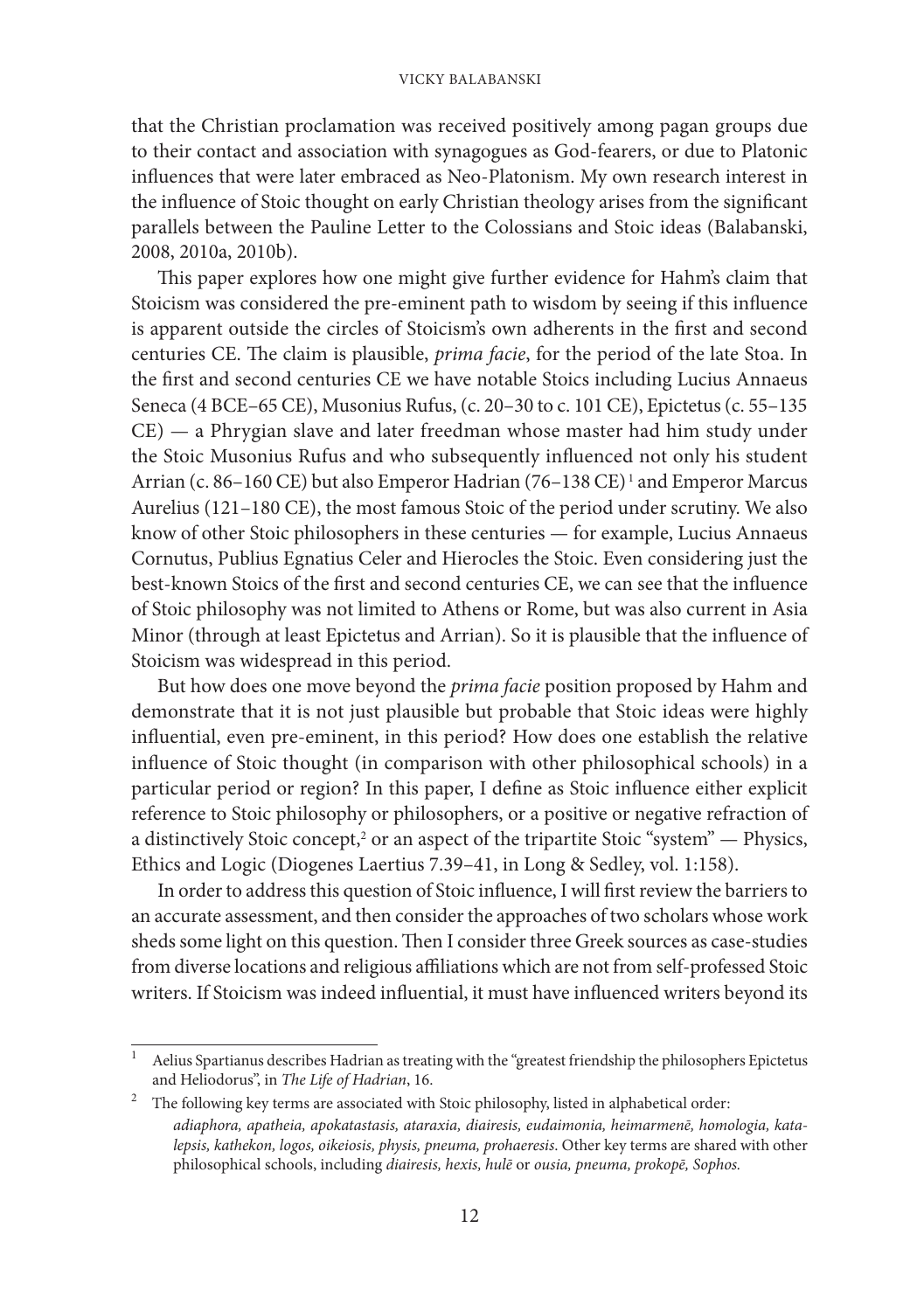own adherents. But by choosing sources that are not explicitly Stoic, I am also looking for ones that are not explicitly promoting another philosophical school.

In this paper, of the three sources I have selected, two are Christians and one is Jewish.

- 1) Justin Martyr (Flavia Neapolis in Samaria, in the Roman province of Judea) *Dialogue with Trypho,* Ch. 2. (Justin's dates are c. 100–165 CE; *Dialogue* was written c. 150–160 CE).
- 2) Philo (Alexandria) *De aeternitate mundi,* paragraph 24.
- 3) Luke's depiction of Paul in Athens, *Acts* 17.15–34 (which reflects traditions from Syrian Antioch and other parts of the Roman Empire).

In their search for wisdom, each of these writers identified their religious affiliation as primary rather than any particular philosophical school. All of these are (arguably)<sup>3</sup> first and second century CE sources, predating the imperial benefaction of the chair in Stoic philosophy in 174 CE by Marcus Aurelius. My treatment of them makes no claims to being comprehensive. Instead, I take a sounding of them, seeking evidence for Stoic ideas. I conclude that each of these writers enables us to observe Stoic influence extending beyond the sphere of Stoic adherents.

# **Factors that render it difficult to assess Stoic influence in this period**

There are several reasons why this endeavour is by no means straightforward. The first reason is an obvious one — the very fragmentary preservation of most Stoic sources. Despite the considerable body of Stoic material we do have, only a tiny fraction — not even one percent — of the writings of Hellenistic philosophy which existed in the first century CE has been preserved into the present.<sup>4</sup> Most of what has been preserved of the early Stoics is embedded in the writings of others who did not share their views, and wished to refute them. Hence, all reconstructions of early Stoic doctrine must rely on second and third-hand reports, or on later Stoic writers. Today we rely on collections of sources, in particular, the *Stoicorum Veterum Fragmenta* (*SVF*), the two-volume collection by A. A. Long and D. N. Sedley under the title *The Hellenistic Philosophers*, and B. Inwood and L. Gerson's *Hellenistic Philosophy.* Our reliance on such collections, excellent though they may be, may give the impression that Stoic philosophy was long — perhaps always — overshadowed by its debating partners.

<sup>3</sup> The dating of *Acts* is contested. Richard I. Pervo argues that the widely-held dating of *Acts* to the late first century is inaccurate, and dates it to c. 115 CE (Pervo, 2006).

<sup>&</sup>lt;sup>4</sup> "Epicurus and Chrysippus wrote, between them, works amounting to more than a thousand books (i.e. scrolls of papyrus). So the total literary output of Hellenistic philosophy must have run into many thousands of books. From these, all that survive intact are three epitomes and a set of maxims by Epicurus, and a hymn by Cleanthes" (Long & Sedley, vol. 1:8).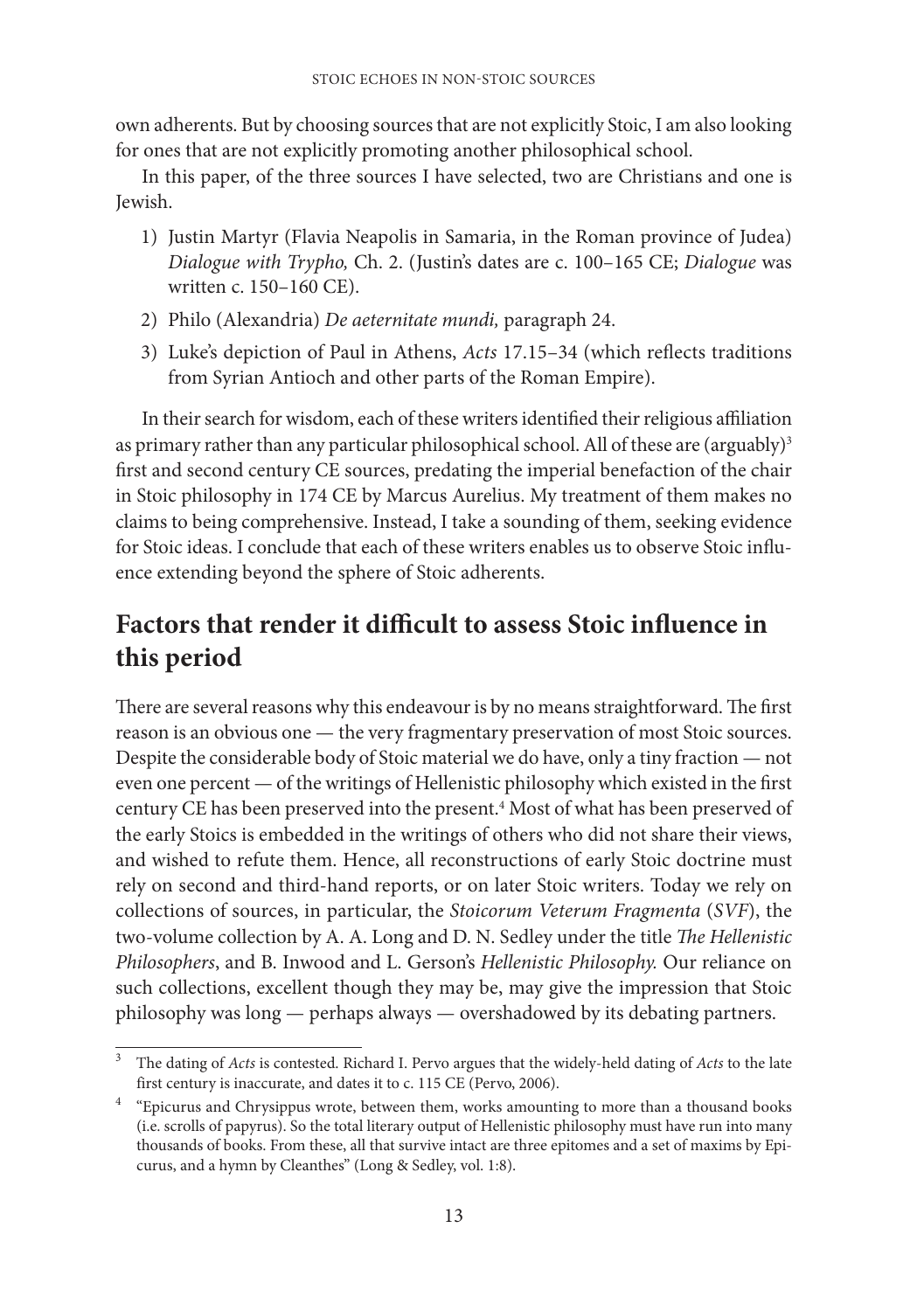Preservation of, and access to, Stoic sources is not just a contemporary issue, but one already present by the fourth century CE. Ilaria Ramelli writes that

in Origen's day [185–254 CE] Stoic sources were still available ... Shortly before Origen's birth, Marcus Aurelius, the last major Imperial Stoic, in 176 CE endowed four chairs of philosophy in Athens, one of which was Stoic. By the time of Gregory [of Nyssa], in the second half of the fourth century [c. 335–394], the availability of Old Stoic texts seems to have become scanty.<sup>1</sup> According to Themistius, these were available in public libraries but were rare. Themistius explicitly speaks of the works of Zeno, Cleanthes, and Chrysippus, besides Aristotelian and Platonic works, as available in the library of Constantinople and thereby saved from a total vanishing precisely by being kept there (Or. 4.13.60B). (Ramelli, 2014:136)

Ramelli goes on to write that while Plato's and Aristotle's texts were still owned by private citizens in their libraries, those of the [Hellenistic] Stoics were only available in public libraries (Ramelli, 2014:136).

This state of affairs suggests that by the mid to late fourth century in Constantinople, Old Stoic texts were not being copied or taught as part of the educational curriculum. The mid-third to mid-fourth centuries CE witnessed the major cultural and religious changes associated with Diocletian's Great Persecution, the rise of Constantine I and the first Council of Nicaea. In terms of influential philosophers in this period, we can name Lactantius (c. 250–c. 325), whose lectures may have been heard by Constantine (Barnes, 1981:47, 73–74; Fowden, 1988:175–176). Lactantius writes in praise of Socrates and Plato in *De Ira Dei* and against Epicureans and slightly more mildly against Stoics (*De Ira Dei*, Ch. 5:261–262). Thus, we can say that due to the political, cultural and religious shifts of the mid to late fourth century, and the rise of Neo-Platonism, Old Stoic texts were becoming less influential than they had been in the second century.

A second difficulty in assessing the relative influence of Stoic thought is the difference between philosophical schools deriving from a founding figure whose writings formed the foundational curriculum (Plato, Aristotle and Epicurus) and a school whose founder was not the main source of what came to be the curriculum (Zeno, Cleanthes, Chrysippus). Not a single complete treatise of any of the early Stoics survives intact.<sup>2</sup> The later Stoics themselves are in part responsible for this, with their emphasis on philosophy as ethics and their downplaying of philosophy as logic and physics. They seldom record the philosophical differences between these three heads of the Stoa in the third century BCE. Therefore, it is not possible to reconstruct all aspects of Zeno's philosophy, nor to ascertain with certainty the innovations of Cleanthes or Chrysippus. The lack of focus on the founding figures' writings sets Stoicism

<sup>1</sup> Citing Jean-Baptiste Gourinat (1996:13–28) and Jean-Baptiste Gourinat and Jonathan Barnes (2009:10–12).

 $2$  Cleanthes' Hymn is a precious glimpse into the Old Stoa and makes us long to know what his philosophical treatises would have looked like.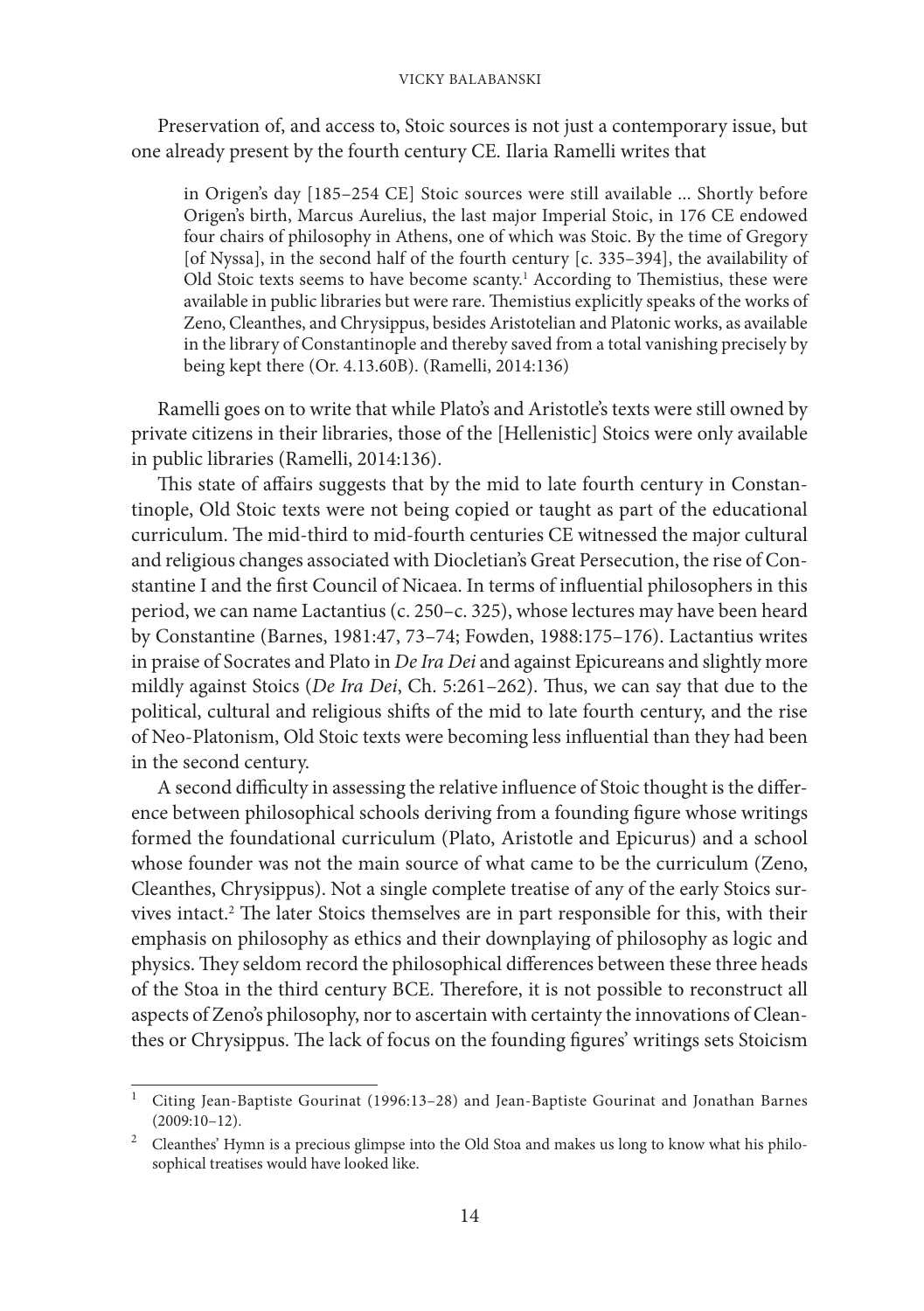apart from Platonism, the Peripatetics and Epicureanism, whose founding figures and their writings were not so profoundly eclipsed by their later schools, even as they were interpreted and reinterpreted.

A third difficulty in assessing the relative influence of Stoicism is the syncretism of ideas in the first and second centuries of the Common Era. It is hard to ascertain to what extent Stoic concepts may have been acculturated into philosophical discourse and were no longer distinctively Stoic in the period known as Middle Platonism. This can function to obscure Stoicism as well.

To this list of three we can add three further, interrelated contributions to the set of problems:

- 1) The early Christian view was that philosophy's significance was circumscribed by God for a certain time and culture. Clement of Alexandria (c. 150–215 CE), for instance, claimed that philosophy was "a direct gift of God to the Greeks before the Lord extended his appeal to the Greeks. ... So philosophy is a preparatory process; it opens the road for the person whom Christ brings to his final goal" (Clement, *Stromateis*, Book I, Ch. V (28.3): 42). Later Christian tradition, overlooking the statement's rhetorical function, took this to mean that the time for philosophy was essentially over. Yet it reflects a context in which philosophy continues to be highly influential. Clement's name is often associated with Platonism; however, his *Paedagogus* incorporates a great deal of Stoic thought, to the extent that it has been discussed as a Christianised version of a lost work by Musonius (Pomeroy Parker, 1901:191–200). Clement's view has inadvertently contributed to the difficulty in reaching an accurate assessment of the significance of philosophy in the second century in general, and in particular in reaching an assessment of the influence of Stoic thought.
- 2) Our view of Stoicism is filtered through the rise of Christian Platonism, particularly by the work of Origen, so that what later came to be the "winning side" obscures the earlier philosophical landscape. In the view of Christian Platonism, Stoic theology is neither deemed to be personal nor transcendent, as Origen implies when he writes: "The god of the Stoics, in as much as he is a body, sometimes has the whole substance as his commanding faculty; this is whenever the conflagration is in being; at other times, when world-order [*diakosmēsis*] exists, he comes to be in a part of substance" (Origen, *Against Celsus* 4.14, in Long & Sedley, vol. 1:276).

Yet Cleanthes' "Hymn to Zeus" is both personal and arguably transcendent. One wonders whether Origen knew it. Certainly Origen chooses primarily to mention Stoic concepts which allow scope for polemical refutation.

3) Finally, more recent caricatures present a challenge to an accurate assessment of Stoicism. J. B. Lightfoot wrote in 1868: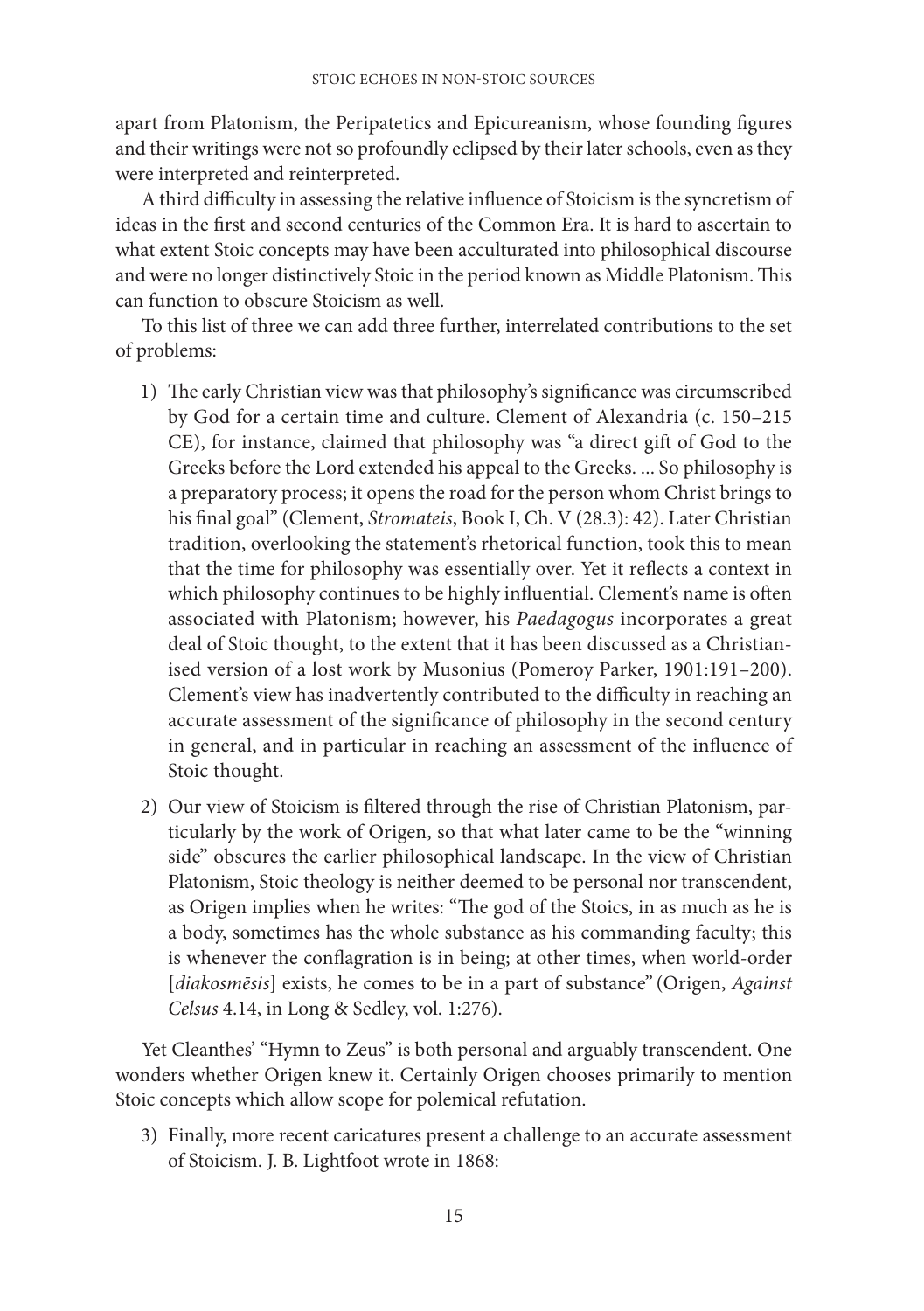Like all the later systems of Greek philosophy, Stoicism was the offspring of despair... The sublime intuitions of Plato had been found too vague and unsubstantial, and the subtle analyses of Aristotle too hard and cold, to satisfy the natural craving of man [sic] for some guidance which should teach him how to live and to die. (Lightfoot, 1868:271–272)

Even as recently as 2013, the Cambridge scholar Andrew Davison writes: "The Stoics differ markedly from Aristotle, and Plato before him, for the relatively modest scope of their interests. Not for them sweeping metaphysical questions about the nature of being or the structure of knowledge..." (Davison, 2013:70).

Such caricatures are not just a Christian contribution. Peter Green also offers something of this view by downplaying any consistent content to Stoic philosophy. He emphasises the way in which Stoicism lent itself to being co-opted by the self-interests of the elite, and to serve as a superficial catch-all for a population needing to give meaning to everyday trials and triumphs — all of which served the preservation of the status quo (Green, 1990:631). Legitimate as these observations may be, they are retrospective, and thus cannot do justice to the minds of Stoic adherents nor those of the people they directly influenced, and with this static around, we end up not being able to encounter Stoicism on its own terms.

To this list of challenges, one could add textual and diachronic issues. However, the issues set out above sufficiently demonstrate that the challenges to giving an accurate assessment of Stoic influence are considerable. But now I will discuss the work of two scholars who have gone some way along this path.

# **Strategies to evaluate the significance of Stoicism**

One can endeavour to show the presence and thus influence of Stoic philosophy by focussing on a distinctively Stoic concept (such as *oikeiosis*) and tracing its reception, development and adaptation. Particularly when this reception can be shown to cross confessional boundaries (pagan, Jewish, Christian), it suggests the influence or impact of the philosophy. This is Ramelli's approach. She examines the works of Origen of Alexandria and Gregory of Nyssa as the two main Patristic philosophers, regarding Origen as the one who Christianised the *oikeiosis* doctrine, and Gregory as the one who identified *apokatastasis* (recapitulation – restoration) as the Godhead's *oikeiosis* or re-appropriation of all beings. She contends that "these Christian Platonists and other early Christian sources can help to clarify the Stoic *oikeiosis* doctrine itself " (Ramelli, 2014:116, 137). Her study certainly suggests a widespread early influence of Stoic ideas which were adapted to a Christian Platonic framework.

Another approach is that of Troels Engberg-Pedersen, who does not work primarily with comparisons of particular Stoic concepts or terms and other philosophical uses of them, but rather seeks to compare "whole patterns of thought" (Engberg-Pedersen, 2000:45). In *Paul and the Stoics,* Engberg-Pedersen argues that the foundational structure of Stoic ethics is directly comparable with Paul's concept of conversion and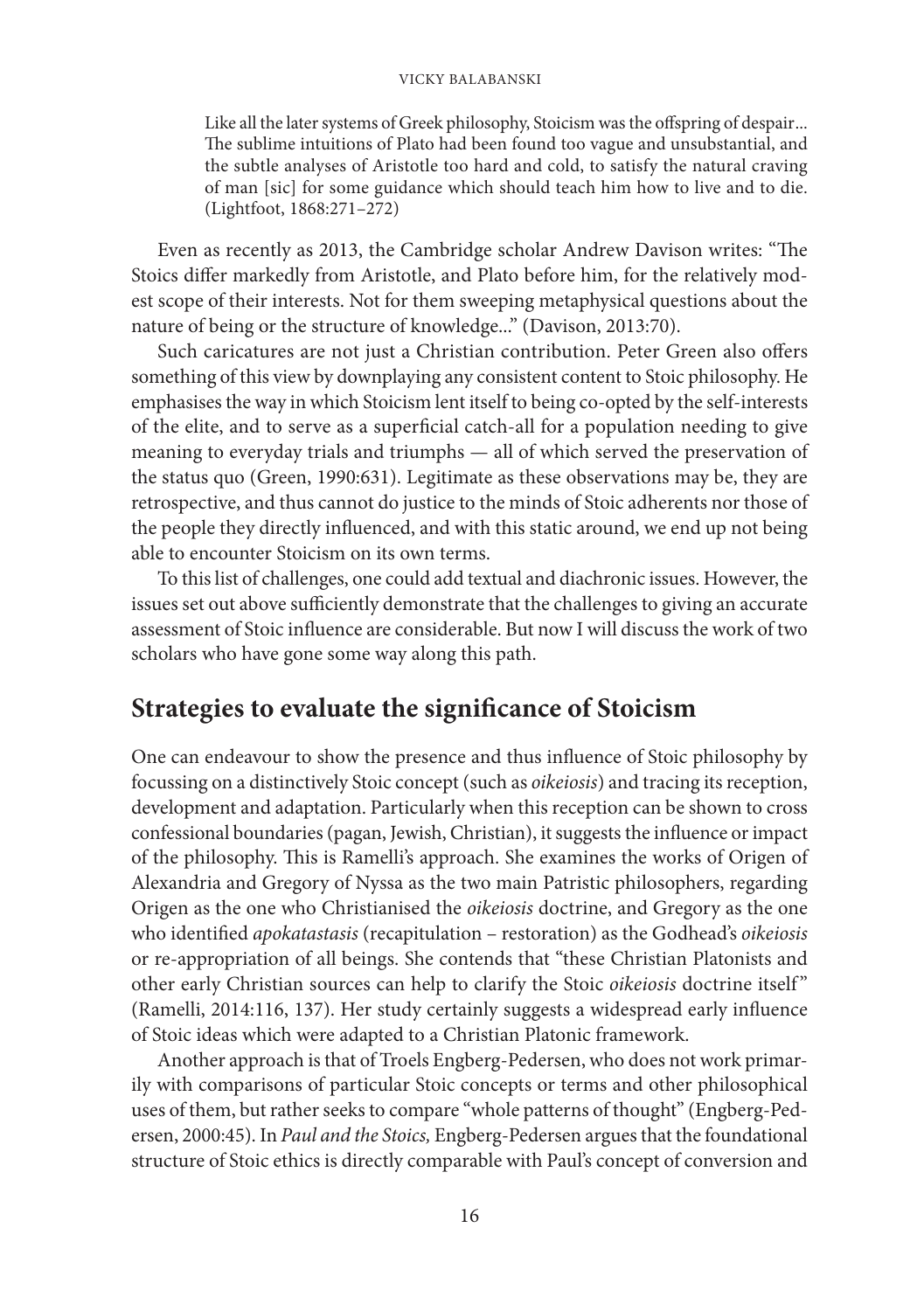the Christian life.Both Paul and the Stoics share a belief that the goal of human life is to be reached only through a conversion (through a crucial event or decision) from an individual, self-focussed, limited state of being to a state of being in which one is free to live a virtuous, altruistic, good life. Both systems recognise the reality (articulated earlier by Aristotle) that a fundamental weakness of will prevents us from living fully virtuous lives, and both recognise that a fundamental change must take place so that we may live in a way fully in keeping with the ultimate Good.

Engberg-Pedersen shows that the "crucial event or decision" for the Stoics is the decision to live according to Logos or Reason — called *homologia* — and so move from a way of life characterised by self-centredness to a way of life that is devoted to the common good through the love and practice of wisdom. For Paul, the "crucial event or decision" is a conversion to Christ and finding in Christ the freedom to live for the common good. Different though they may be, both pathways are focused on "the phenomenon of conversion conceptualised as a story" (Engberg-Pedersen, 2000:36). Both systems involve a profound shift in what a person values and both see this conversion as a change of identity (Engberg-Pedersen, 2000:65). Both also see this as a move from babyhood to adulthood and envisage the formation of an ideal community where all socially based distinctions between people are abolished (Engberg-Pedersen, 2000:62, 78–79).

There is not scope within this article to do justice to Engberg-Pedersen's argument, to the subsequent work he has published and his scholarly influence, nor to his critics. Despite the fact that not all his reviewers are persuaded that what he describes as a Stoic pattern of thought is distinctively Stoic,<sup>3</sup> he nevertheless builds a very plausible case that key aspects of Paul's thought are remarkably similar to what we know of Stoic ideas and patterns of thought.

Both Ramelli's and Engberg-Pedersen's approaches offer insights that are significant for establishing that Stoic thought was influential in the first two centuries of the Common Era. More data is needed, however, to establish its *relative* influence vis à vis other philosophical schools. Given the difficulties I have outlined, we can see that this is methodologically challenging. The following three case studies offer insights into the relative significance of Stoic thought by examining the evidence for Stoic influence in non-Stoic writings.

# **First case study**

Justin Martyr's *Dialogue with Trypho* is set in Greece in the period directly after the Bar Kochba revolt (second Jewish war with Rome [132–135 CE]) and depicts

Kathy Gaca, a classicist, thinks that this model outlines the dynamics of conversion and group identity more generally, and might describe various groups — Stoics and Pauline Christians, but also Epicureans, Isis-worshippers or others. For her, Engberg-Pedersen did not sufficiently rule out other contenders who fit the model in antiquity and could have been Paul's sources, such as the Epicureans and mystery religions (*RBL* 9/2002). Engberg-Pedersen has responded to this criticism, but this lies outside the scope of this study.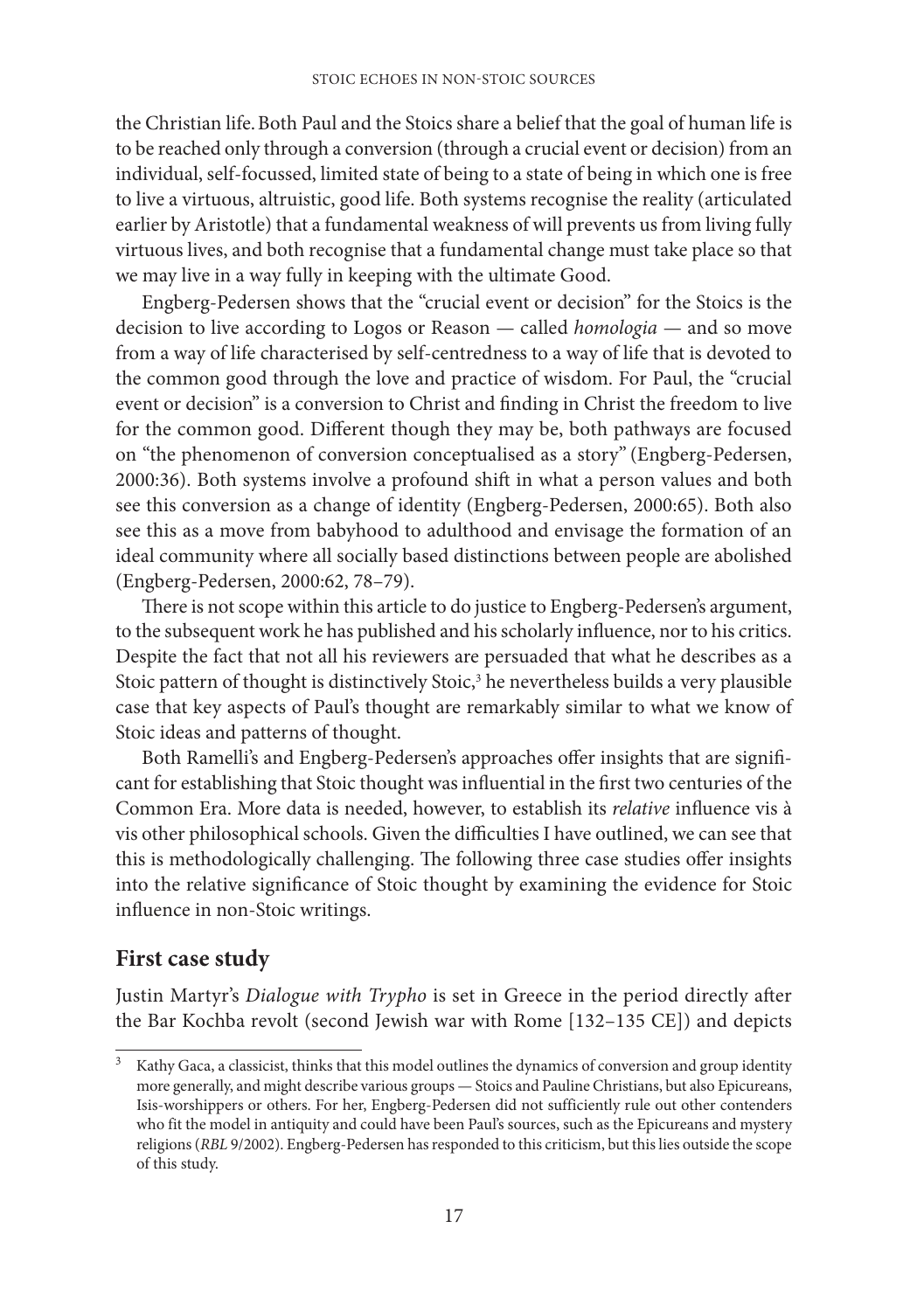a respectful disputation between Justin as a Christian philosopher and a Jewish Rabbi called Trypho. Justin is an admirer of Plato, whom he cites at various points in *Dialogue* and whom he describes as furnishing his "mind with wings" (*Dial.* 2.6). Justin describes to Trypho his studies in philosophy. He began with a Stoic teacher, with whom he spent a considerable amount of time (*Dial*. 2.3), then moved on to a Peripatetic, then a Pythagorean, and finally a Platonist. This moving around was, in itself, not an uncommon phenomenon during the second Sophistic. Justin is describing a time when, as a pagan, he was seeking wisdom, though as a Christian he now



Saint Justin Martyr (André Thevet, *Les vrais pourtraits et vies des hommes illustres grecz, latins et payens* [1584]) (Wikimedia Commons)

describes this as a search for God. It is not stated in *Dialogue* that this took place in Flavia Neapolis. Nevertheless, the fact that this took place in Justin's young adulthood and that Justin describes the Platonic philosopher as having lately settled in "our city", it is not unreasonable to assume that these teachers were available in his hometown.

As we see in Chapters 1–2 of *Dialogue*, Justin is describing an encounter in the late thirties of the second century. Justin presents himself as a philosopher, or more specifically as a Christian philosopher. From this vantage point, he claims that the path to wisdom which led him to the Christian faith is the same as the path which led him to study philosophy in the first place; philosophical knowledge is one: μιᾶς

οὔσης ταύτης ἐπιστήμης. It has, however, been diversified or factionalised by those who have prioritised loyalty to the philosophical schools' founders as though that were the truth.

Platonism is the philosophy most prized by Justin, and he cites Plato with approval in *Dialogue*, Chapters 3–6 and 8.4 There are 142 chapters in *Dialogue*, so most of it is not about philosophy as such but is focussed on interpreting Scripture to Trypho and his friends, in order to persuade them of a Christian interpretation. Nevertheless, philosophy has functioned as Justin's point of connection with Trypho.

<sup>4</sup> For example, *Dialogue* 3.7: "Then how," [Trypho] said, "could the philosophers think or say anything true about God, since they have no science of him, having neither seen nor heard him?" "But sir," I said, "it is not with the eyes that the divine is visible to [philosophers], as other living things are. Rather it can be grasped only by the mind. So Plato says, and I believe him."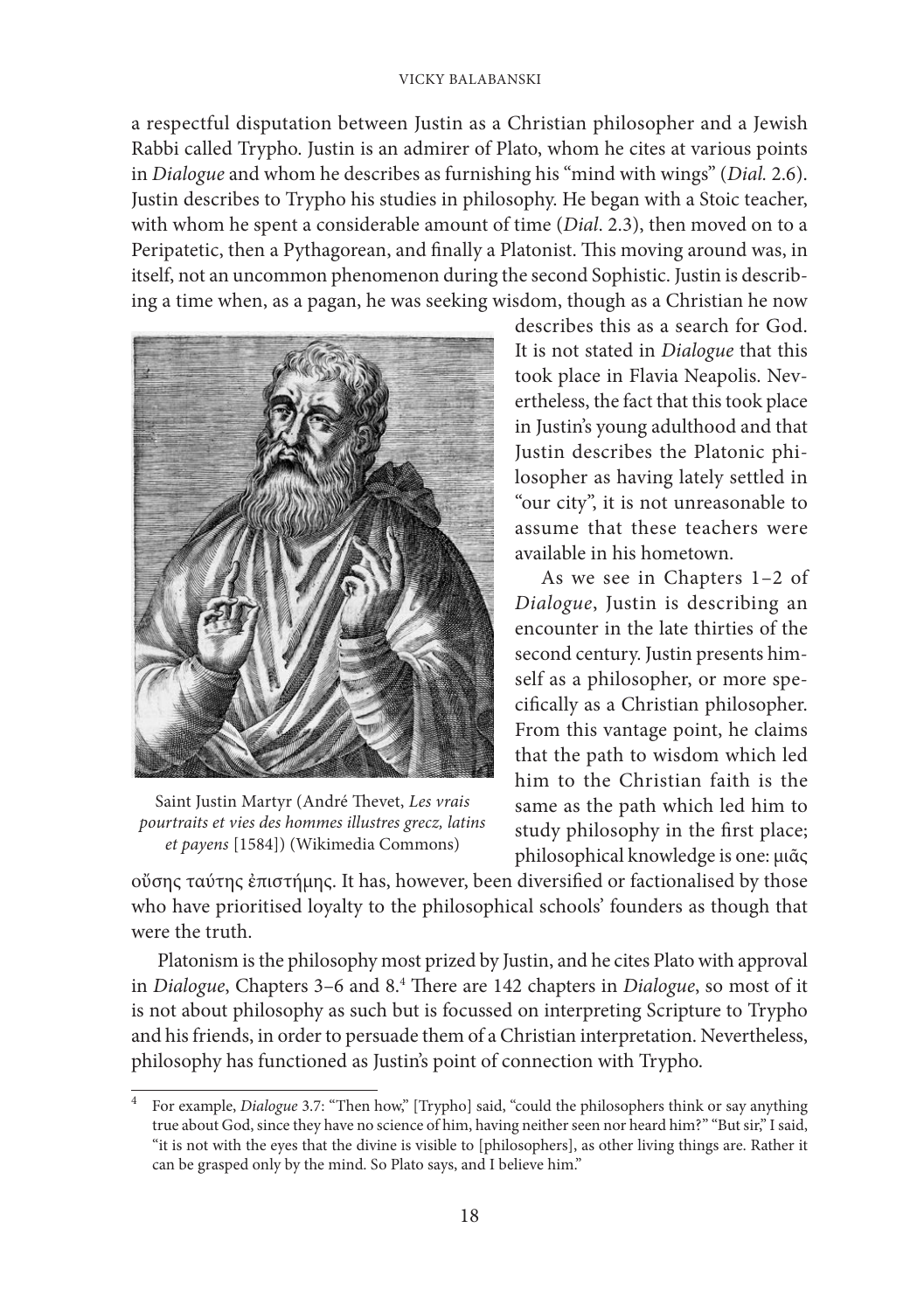Chapter 2 gives us some interesting information about Justin's pre-Christian formation. While it cannot be ruled out that factors of convenience played a role in his choice, selecting a path to wisdom would be an important and carefully considered decision. For our purposes, it is significant that Justin turned in the first instance to a Stoic for education in philosophy.

Second, it indicates that this mentoring was of some duration. Justin sets out two reasons for his dissatisfaction with the Stoic philosopher; first, that he did not know/understand God (ἠπίστατο, imperfect indicative middle, 3rd person singular an ongoing state), and second, that the philosopher held that such instruction was unnecessary. It is interesting that theology was not deemed (by this instructor) to be a core part of the Stoic philosophical curriculum. It had been during the early Stoa,  $particularly - but not exclusively - during the period of Cleanthes.<sup>5</sup> For Justin's$ instructor at least, theology was deemed unnecessary.<sup>6</sup> We cannot know for certain how widespread this view was.

We get another glimpse of Justin's concept of Stoic theology in his *Second Apology*, 7:8–9:

8 Even the Stoic philosophers, in their doctrine of morals, steadily honour the same things, so that it is evident that they are not very felicitous in what they say about principles and incorporeal things.

9 For if they say that human actions come to pass by fate, they will maintain either that God is nothing else than the things which are ever turning, and altering, and dissolving into the same things, and will appear to have had a comprehension only of things that are destructible, and to have looked on God Himself as emerging both in part and in whole in every wickedness; or that neither vice nor virtue is anything; which is contrary to every sound idea, reason, and sense. (trans. Blunt, 190–191)

In this view, God and fate seem indistinguishable. Here Justin is aligning himself with other opponents of Stoic thought who offer similar critiques (e.g. Calcidius 204, Long & Sedley, vol. 1:331, Plutarch *On Stoic Self-Contradictions* 1056 B-C, Long & Sedley, vol. 1:339). However, fate was understood by the Stoics as an intricate network of causality (Aetius 1.28.4, Long & Sedley, vol. 1:336), whereas the divine was providential, transcending human mind, reason, strength and power (Cicero *On the nature of the gods* 2.16, Long & Sedley, vol. 1:324–325), and — at least for Cleanthes— personal (*Hymn to Zeus*, Long & Sedley, vol. 1:326–327). Diogenes Laertius summarises Stoic theology this way:

They [the Stoics] say that god is a living being (ζῷον) which is immortal and rational or intelligent, perfect in happiness, not admitting of any evil, provident towards the

<sup>5</sup> Gellius 7.1.1–13 (Long & Sedley, vol. 1:329) cites a lost work by Chrysippus called *On Providence*.

<sup>6</sup> Lactantius (c. 250–c. 325) mentions a dispute between the Academics and the Stoics about the gods as though it is a current debate, which suggests that at least some Stoics continued to teach theology. However the issue he mentions is as much about the providential nature of the world and hence physics as it is about theology. Lactantius, *On the Anger of God* 13:9–10 (Long & Sedley, vol. 1:330).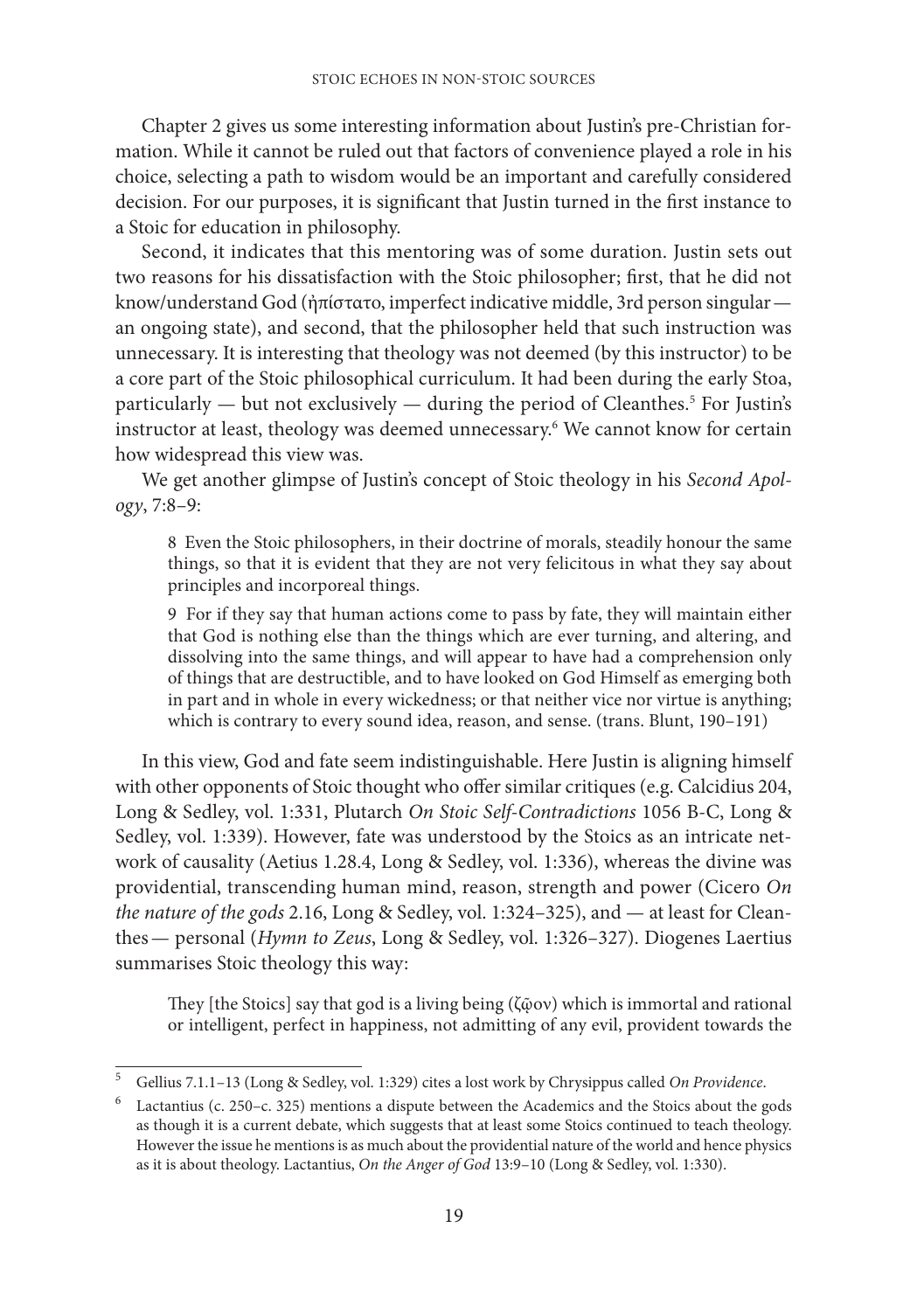world and its occupants, but not anthropomorphic. He is the creator of the whole and, as it were, the father of all, both generally and, in particular, that part of him which pervades all things, which is called by many descriptions according to his powers... (Long & Sedley, vol. 1:323, modified)<sup>7</sup>

One wonders whether the influence of Stoic theology on early Christian thought would have been as thoroughly eclipsed as it has been if Justin's first teacher had taken more of an interest in discussing Chrysippus' treatise *On Providence* or Cleanthes' *Hymn to Zeus*.

What we glean from this first case study is that in the first quarter of the second century, probably in the Roman city of Flavia Neapolis (modern Nablus in the West Bank), Stoic philosophy was not only being taught but was the first port of call for a young man seeking to further his education in philosophy. While Justin went on to become a Christian philosopher primarily in dialogue with Platonic thought, the Stoic influence did not disappear, as he is known as the early Christian philosopher of the Logos.<sup>8</sup> He saw the seed of the Logos as implanted in all those who have a share in the spermatic word.9 Justin is the earliest writer of what we might call Christian Platonic apologetics,<sup>10</sup> though Justin himself was critical of philosophical factions and may not have owned the designation.

# **Second case study**

I now turn to Philo's treatise entitled *De aeternitate mundi (On the indestructibility of the world).* In this treatise, Stoic philosophy is addressed explicitly and quite extensively.<sup>11</sup> Particular Stoic philosophers are named in it, including Cleanthes (1.90) and Chrysippus (1.48, 90, 94), whom Philo describes as "the most celebrated philosopher among them" (1.48); also Diogenes of Babylon, Boethus, Posidonius and Panaetius.

Philo was an elite educated Alexandrian Jew who drew eclectically on various philosophical traditions, primarily middle Platonism (Runia, 1986:495), but with both Stoic and Aristotelian influences. This treatise has a number of critical issues that make placing it firmly within Philo's intellectual output difficult. The two key difficulties are, first, that as a philosophical treatise, it differs from most of his other writings, which endeavour to interpret Jewish Scripture and thought through Greek philosophical categories, while remaining true to the practice of Judaism. Second, the

<sup>7</sup> Long and Sedley use the translation "an animal' for the term ζῷον. While this is can be an accurate translation of the term, in this context it appears to me to contradict the subsequent assertion that anthropomorphism (and hence also zoomorphism) is inadequate to describe God.

<sup>8</sup> *First Apology*, Ch. 32, speaks of "the seed of God, the Word".

<sup>9</sup> Interestingly, he doesn't include the Epicureans in this grouping, as we see in the *Second Apology*, Ch. 15. Cf. *Second Apology*, Ch. 13.

<sup>&</sup>lt;sup>10</sup> Earlier examples of apologetics include Quadratus and Aristides, while Aristo of Pella was approximately Justin's contemporary.

<sup>11</sup> 1.4, 8, 18, 48, 78, 89, 90, 94, 102.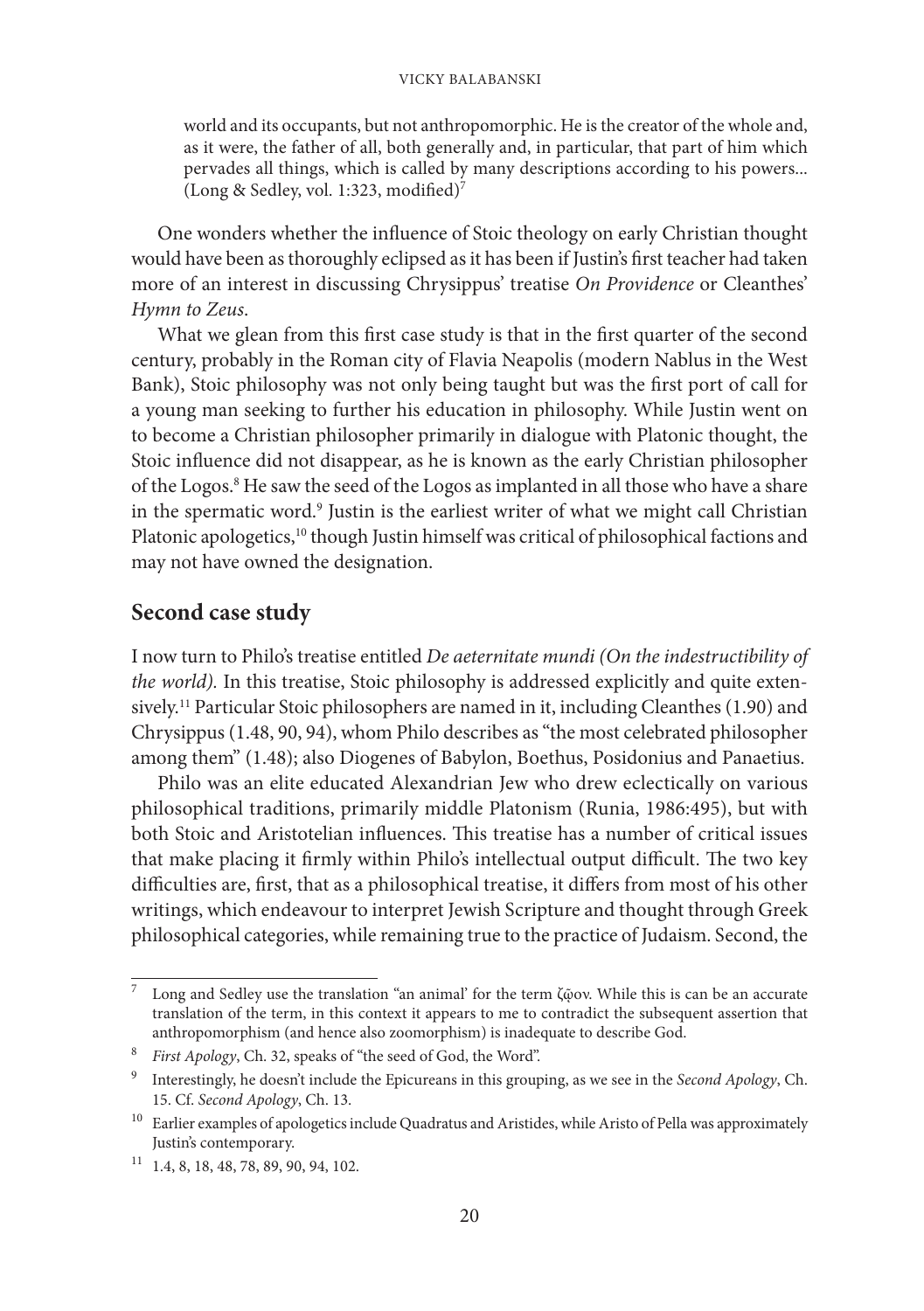case which is argued for the eternity of the world appears to contradict Philo's foundational conviction that God is the Creator of the world. The most extended recent treatment of this treatise is by David Runia (Runia, 1981), who argues persuasively that this is the work of Philo himself and that he is making the case philosophically both for a Creator God and for the eternity of the world.<sup>12</sup>

For the purposes of this discussion, I will focus on just one aspect of the treatise, namely a section of paragraph 24:

But some of those who used to hold a different opinion, being overpowered by truth, have changed their doctrine; for beauty has a power which is very attractive, and the truth is beyond all things beautiful, as falsehood on the contrary is enormously ugly; therefore Boethus, and Posidonius, and Panaetius, men of great learning in the Stoic doctrines, as if seized with a sudden inspiration, abandoning all the stories about conflagrations and regeneration, have come over to the more divine doctrine of the incorruptibility of the world.

Philo is celebrating the fact that key Stoic thinkers (Boethus of Sidon, second century BCE, Posidonius, c. 135–c. 50 BCE, based in Rhodes, and his teacher Panaetius of Rhodes, c. 185–c. 110) had come to deny the Stoic doctrine of conflagration and regeneration. (Later in the treatise [76–77] he adds Diogenes [of Babylon, early to mid-second century BCE] to the list of those who reject this doctrine.) From Philo's delight at this "defection" we learn a number of things. First, these Stoic philosophers were known and were influential in Alexandria;13 we might also expect this to be the case in other centres of philosophical learning. Second, by the first century CE, some aspects of the Stoic curriculum were more influential than others. What we might term "cosmology", "cosmogony" or "escha-



Philo of Alexandria (André Thevet, *Les vrais pourtraits et vies des hommes illustres grecz, latins et payens* (1584) (Wikimedia Commons)

tology" were shifting concepts among some important Stoics, even while other aspects of physics — God in matter — continued to be highly influential through

<sup>12</sup> Philo, *De aeternitate mundi* 1.44 "...the works of us who are but mortal men may very appropriately be perishable, but the works of the immortal must in all consistency and reason be likewise imperishable, for it is natural that what is made should resemble the nature of the maker."

 $^{\rm 13}$  In the sense of my definition of Stoic influence being visible in "a positive or negative refraction of a distinctively Stoic concept".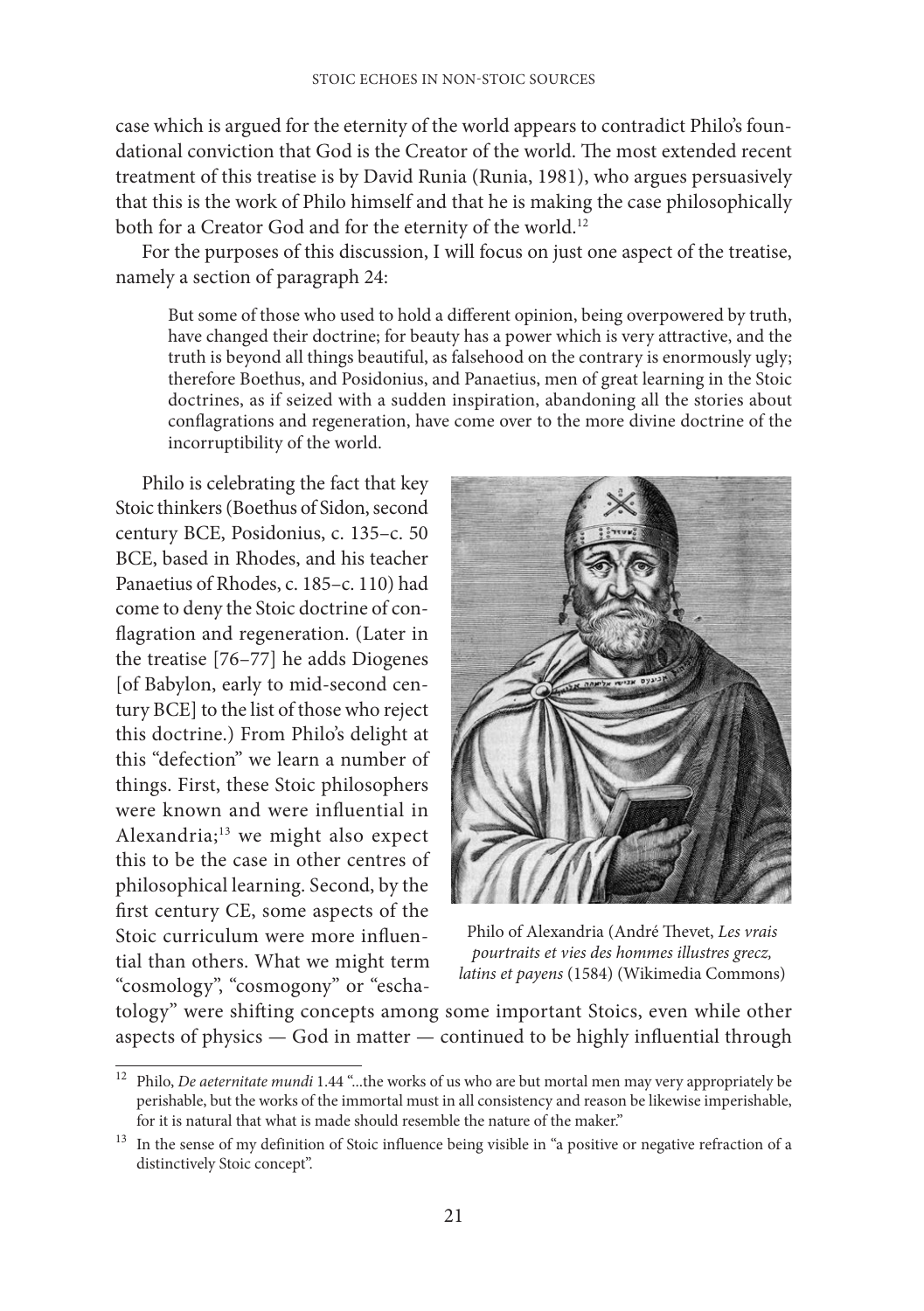the concept of the Logos (Long & Sedley, vol. 1: 277–279). Origen, in *Against Celsus* 4.14, dated in the mid-third century in Alexandria, commented on the Stoic concept of conflagration, so it had not disappeared in the intervening two centuries after Philo's treatise.

This case study suggests a number of things. First, Stoic views were known and discussed by the educated elite in the Hellenistic and early Roman periods, so that someone like Philo could rejoice in rapprochement between certain Stoics' cosmological views and those of Aristotle. Second, these views continued to be debated during the middle and late Stoa. Third, there was already scope among Stoics of the middle period to incorporate logical and cosmological concepts from elsewhere, without losing the designation "Stoic".

# **Third case study**

My final case study is a late first or early second century text set in Athens, namely Luke's description of Paul's visit to Athens in *Acts* 17.15–34. The provenance of this account is uncertain. In it we find that Paul encountered and disputed with both Epicurean and Stoic philosophers in Athens (*Acts* 17.18); philosophers representing other schools would have been there too, but are not explicitly mentioned.14 In Luke's account of Paul's visit to Athens, the Epicureans and Stoics are Paul's audience and debating partners. Stoic and Epicurean philosophy developed in opposition to one another (Keener, 2014:2, 580–595).

Although the Epicureans are mentioned first in v. 18, nevertheless, one can argue that Paul is depicted as addressing himself primarily to the Stoics. The reasons for this are as follows. First, Paul begins his address with reference to an "altar to an unknown god" (v. 23). The Epicureans were known as those who regarded the gods as tranquil, blessed and remote, unaffected by trouble, concern, anger or favour (Epicurus, *Letter to Herodotus* 76–77; Lucretius 6.68–79. Long & Sedley, vol. 1:140– 141). An additional and, we might say, prophylactic altar was not something that they would have recommended or valued.15 Second, Paul addresses his audience with phrases that would connect with a Stoic philosophical framework: "For 'In him we live and move and have our being'; as even some of your own poets have said, 'For we too are his offspring'" (v. 28). Paul is shown to use phrases from the Greek poetic

 $^{\rm 14}~$  We know for instance of Ammonius of Athens, an expert in Aristotle, who taught Plutarch in the sixties in Athens.

<sup>15</sup> Anonymous Epicurean treatise on theology (POxy. 215) 1.4–24:

<sup>...</sup> nor, by Zeus, when someone or other speaks instead like this: 'I fear all the gods whom I revere, and wish to make all the burnt offerings and dedications to them'. For although such a person may sometimes be more sophisticated than other individuals, there is not yet, along these lines either, a firm basis for piety. My friend, consider it a matter of supreme blessedness to have discriminated properly the most excellent thing that we can think of among existing things. Marvel at your discrimination of it, and revere it without fear. (Long & Sedley, vol. 1:144)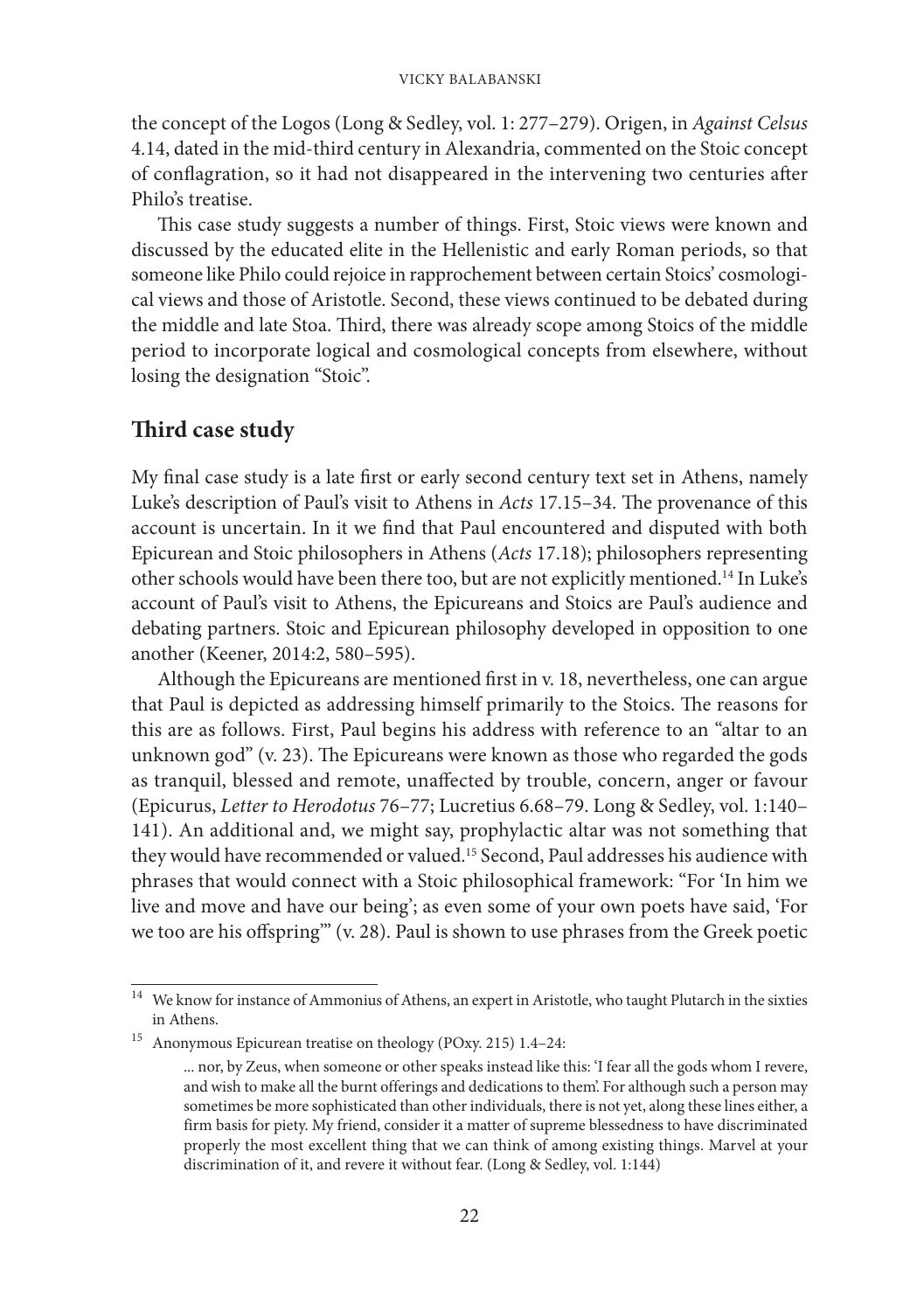

Raphael, St Paul Preaching in Athens (1515) (Source: Royal Collection of the United Kingdom) (Wikimedia Commons)

tradition,<sup>16</sup> but in doing so, he is evoking Stoic philosophical ideas best known to us through the (later) work of Marcus Aurelius:

Constantly regard the universe as one living being, having one substance and one soul; and observe how all things have reference to one perception, the perception of this one living being; and how all things act with one movement; and how all things are the cooperating causes of all things that exist; observe too the continuous spinning of the thread and the structure of the web. (*Meditations*, iv. 40)

Of course, Paul (and Luke) did not know this particular articulation of Stoic ideas, but we can see that the choice of the phrase "In him we live and move and have our being" is an apt one for interesting a Stoic audience.

Third, Paul goes on to quote some words from the poem *Phaenomena* by a Greek poet, Aratus (c. 310–245 BCE), though without explicit acknowledgment of their source: "For we too are his offspring". Here too this phrase is well chosen as a Stoic "teaser" — Aratus was an early Stoic, and his poem articulated Stoic views of divine

<sup>16</sup> J. Rendel Harris argued in a series of articles in the *Expositor* (Oct. 1906, 305–317; April. 1907, 332–337; Oct. 1912, 348–353) that this line — quoted in a 9th-century Syriac commentary on *Acts* by Bishop Isho'dad of Merv — goes back via Theodore of Mopsuestia to a fragment of Epimenides. This claim remains speculative.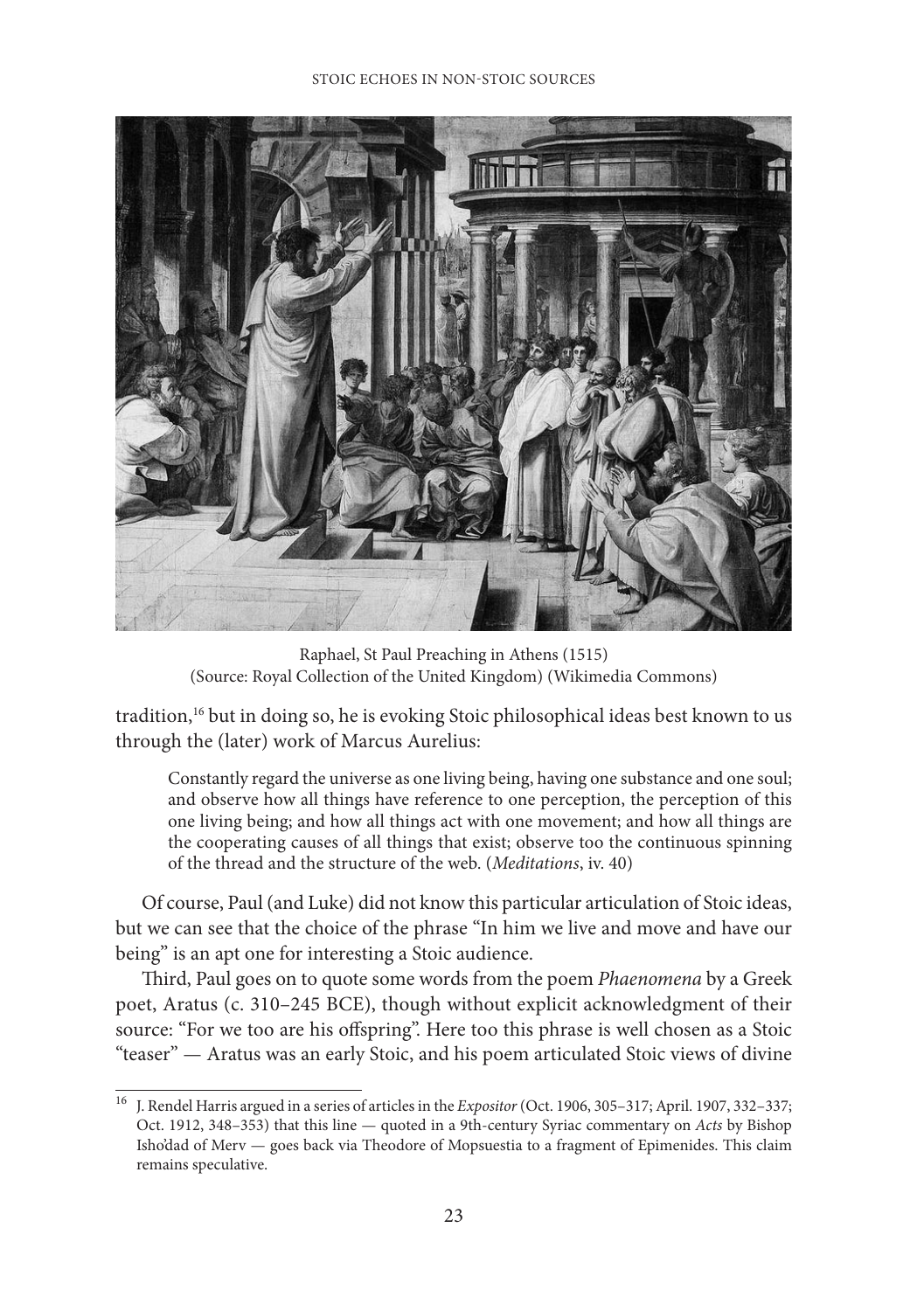providence. So Luke indicates that the Stoics were not only Paul's dialogue partners in *Acts* 17 but the ones he hoped to persuade. This suggests that Luke and his audience acknowledged Stoic influence in particular.

To summarise the findings of this brief case-study, we may say that the evidence of *Acts* 17 shows that Athens continued to be thought of as a centre of vigorous philosophical and theological debate in the late first century. The depiction of Paul's speech to the Athenians shows a particular interest in Stoic thought. There are at least three indications in *Acts* 17.15–34 that Luke saw connections between the Pauline preaching/kerygma and Stoic thought. This suggests not only something about Paul's conceptual framework and approach (as refracted through Luke) but also something about the influence of Stoic thought in this period.

# **Conclusion**

I have offered three case studies analysing diverse first and second-century CE writings which are not explicitly Stoic and are not promoting Stoic thought, yet clearly contain evidence for the widespread presence of Stoic influence. This evidence from non-Stoic texts is a stronger argument for influence than could be made using only Stoic sources. What these analyses have shown is that Stoic ideas were known and discussed in this period among those who were not Stoic proponents. We learn from these passages that these writings show respect for Stoic ethics, as well as reservations about Stoic cosmological doctrines and theology. Stoic philosophy was the first choice of young Justin in Flavia Neapolis, Judea, in the first quarter of the second century, when he sought a philosophical education. It was topical for Philo in first century Alexandria, and it was depicted in *Acts* 17 (late first or early second century) as Paul's primary dialogue and debating partner.

These case studies have given further evidence for Hahm's assertion of the preeminence of Stoic philosophy in this period. When seen together with other work which identifies Stoic concepts and patterns of thought in these centuries, the case for Stoic influence is strengthened. The significance of this finding is that the study of early Christianity in particular, which tends to overlook Stoicism, will need to take its influence more seriously. The extent of the influence is likely to depend more on specific context and circumstance than Hahm's claim would imply. But the evidence of this article supports the claim that in disparate contexts in the Roman Empire of the first and second centuries, Stoic ideas — particularly ethical ideas — were both well-known and influential.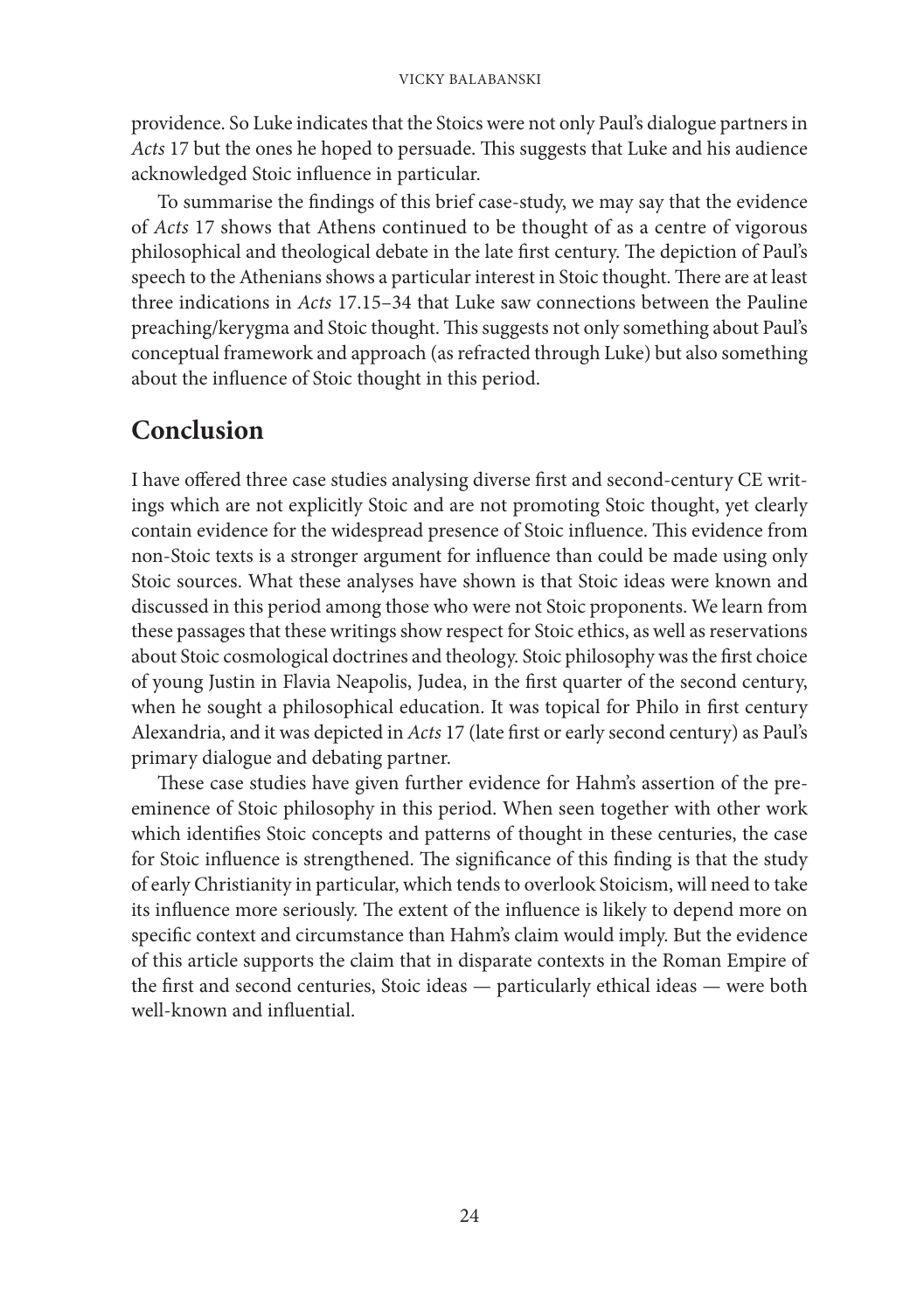# **Bibliography**

#### Aelius Spartianus

Aelius Spartianus, *Scriptores Historiae Augustae*, Loeb Classical Library 139, English translation David Magie, vol. 1. Cambridge MA: Harvard University Press, 1921.

#### Aquinas

Thomas Aquinas, *De Aeternitate Mundi*, Leonine Edition of Aquinas' works, vol. 43 *Sancti Thomae De Aquino Opera Omnia* 85–89, Rome 1976, trans. Robert T. Miller, 1991.

#### Balabanski, 2008

V. Balabanski, "Critiquing Anthropocentric Cosmology: Retrieving a Stoic Permeation Cosmology in Colossians 1.15–20". In *Ecological Hermeneutics*, eds Norman C. Habel and Peter Trudinger: 151–159. SBL Symposium Series 46. Atlanta GA.

#### Balabanski, 2010a

V. Balabanski, "Hellenistic Cosmology and the Letter to the Colossians: Towards an Ecological Hermeneutic". In *Ecological Hermeneutics: Biblical, Historical and Theological Perspectives*, eds David G. Horrell, Cherryl Hunt, Christopher Southgate and Francesca Stavrakopoulou: 94–107. London & NY: T&T Clark, Continuum.

#### Balabanski, 2010b

V. Balabanski, "The Holy Spirit and the Cosmic Christ: a comparison of their roles in Colossians and Ephesians, or, Where has the Holy Spirit gone?" *Colloquium* 42, 2:173–187.

#### Barnes, 1981

Timothy D. Barnes, *Constantine and Eusebius*. Cambridge, MA: Harvard University Press. Clement of Alexandria

Clement of Alexandria, *Stromateis, Books 1–3, The Fathers of the Church*, vol. 85, Book I, Ch. V (28.3), trans. John Ferguson. Catholic University of America Press, 1991.

#### Davison, 2013

Andrew Davison, *The Love of Wisdom: An Introduction to Philosophy for Theologians*. London: SCM Press.

#### Engberg-Pedersen, 2000

Troels Engberg-Pedersen, *Paul and the Stoics*. T&T Clark.

## Fowden, 1988

Garth Fowden, "Between Pagans and Christians", *The Journal of Roman Studies* 78:175–176. Gaca, 2002

Kathy Gaca, *RBL* 9. Society of Biblical Literature.

#### Gourinat, 1996

Jean-Baptiste Gourinat, *Les stoïciens et l'âme*. Paris: PUF.

#### Gourinat and Barnes, 2009

Jean-Baptiste Gourinat and Jonathan Barnes, eds, *Lire les stoïciens*. Paris: PUF:

### Green, 1990

Peter Green, *Alexander to Actium: The Hellenistic Age*. London: Thames & Hudson.

#### Hahm, 1977

David E. Hahm, *The Origins of Stoic Cosmology.* Ohio State University Press.

## Inwood and Gerson, 1997

B. Inwood and L. Gerson, *Hellenistic Philosophy* 2nd ed. Indianapolis: Hackett.